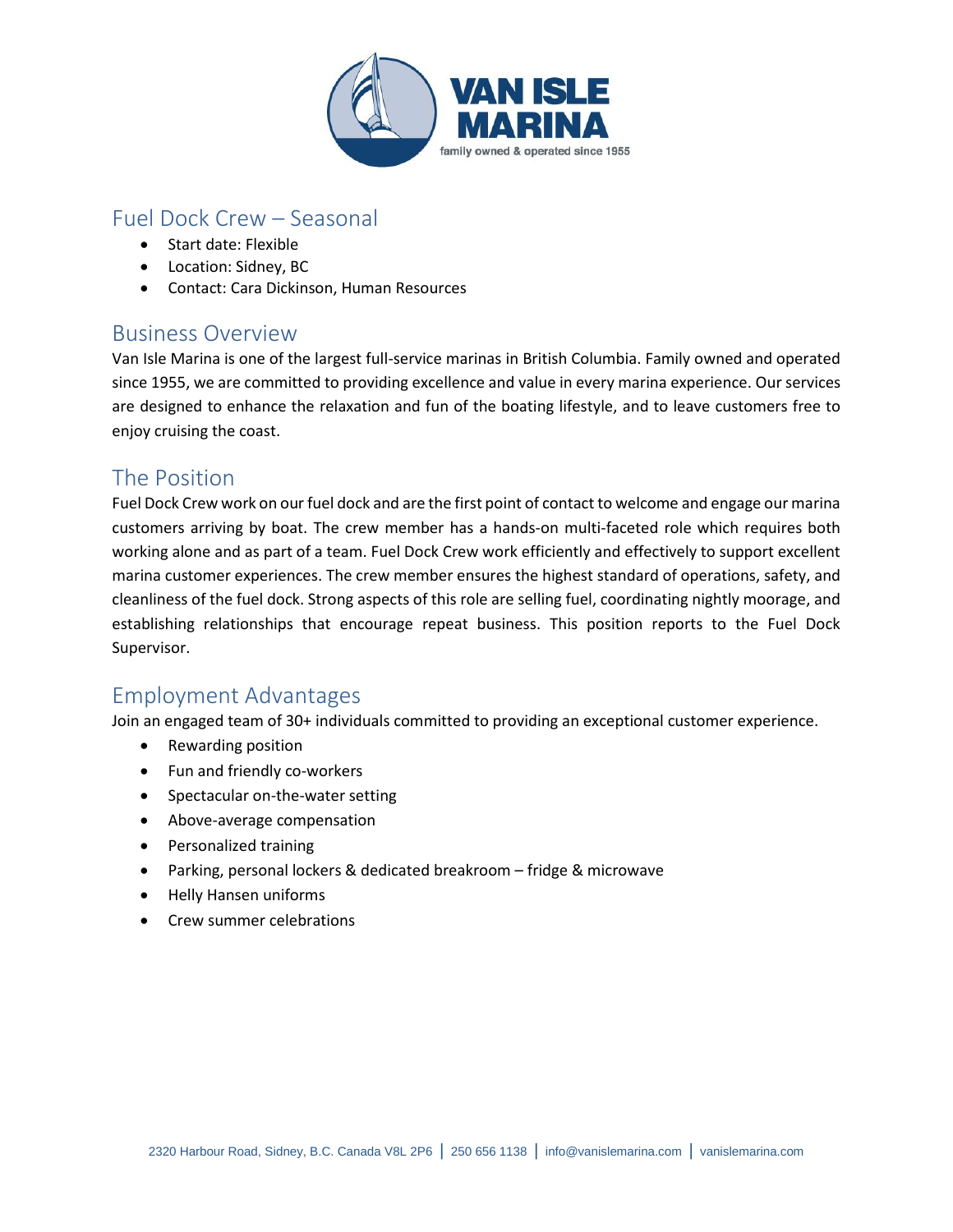# **Qualifications**

- Enthusiastic, confident, and outgoing attitude
- Excellent communication skills: face to face, telephone, and radio
- Demonstrate customer service skills
- Organizational skills in a fast-paced environment
- Work independently and as part of a team
- Boating experience an asset
- Pleasure Craft Operators Card a plus

## Accountabilities

### Self-Leadership

- Arrive to work on time and in uniform
- Take pride in work quality, workspace organization, and personal appearance
- Follow through and report on day-to-day activity
- Participate in training and development
- Participate in the performance management process

#### Department Operations

- Welcome and engage guests
- Sell fuel and coordinate nightly moorage
- Observe department operating procedures and cost control measures
- Clean, maintain, and organize fuel dock property and inventory
- Understand and convey company policies and procedures with diplomacy

### Health & Safety

- Provide daily maintenance of the fuel dock
- Operate in accordance with legislation, regulations, and company policies
- Participate in safety exercises
- Respond appropriately to emergencies

#### **Supports**

- Work co-operatively with crew, supervisors, and managers
- Communicate through company intranet
- Meet regularly with Supervisor